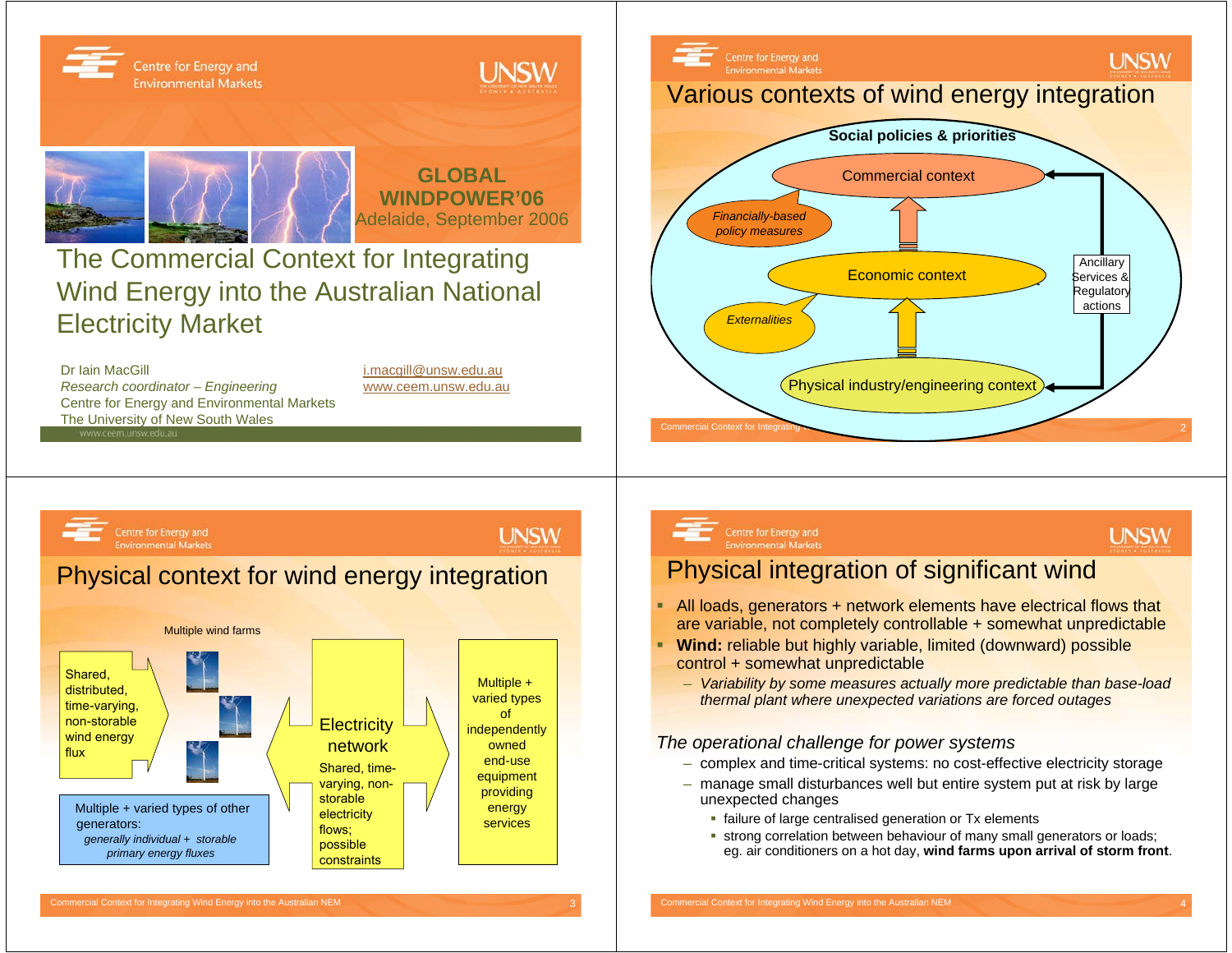### **UNSW**

# Economic context for wind energy integration





# Economic integration of significant wind

- Value of energy varies stochastically wrt time, location + possible contingencies s.t behaviour of all participants
	- Major part of network value comes from aggregation + diversification

#### ٠ *Industry objectives*

- Maximise Industry Benefits of Trade (IBOT)
- Include externalities to max. social welfare
	- **Economic development, energy security, environmental**

### ■ Wind energy

- Energy value determined by overall electricity industry operation + investment
- Also has economic development, energy security + environmental values
	- These have very different stochastic variation wrt time, location + contingencies than does energy value

#### Centre for Energy and **Environmental Markets**

Centre for Energy and

**Environmental Markets** 

## **UNSW**

# Commercial context for the electricity industry

- Electricity industry operation + investment always a mix of centralised + decentralised (commercial) decision making
	- Even monopoly utilities don't own + operate their end-users
	- Can't fully commercialise short-term decision making in industry
- Last 2 decades has seen worldwide efforts in restructuring EIs
	- structural disaggregation from monopoly utilities to mix of competing firms in generation + retail markets, monopoly NSPs + system operators
- Key challenges
	- Electricity industry infused with short to long-term risks that are difficult to commercialise (correctly allocate to industry participants)
	- Wide range of choices in design + structure
		- eg. gross pool vs bilateral trading with balancing market; energy only vs energy+capacity markets
		- eg. number of market participants, government vs private ownership
	- Incorporation of externalities
		- Directly within energy market design vs external policy frameworks
	- *Outcomes to date mixed + too soon to declare success or failure*

# Centre for Energy and<br>Environmental Markets

# **UNSW**

**UNSW** 

### Commercial context for wind energy integration

- Some principles of good market design:
	- focus on embracing + hence better managing inherent uncertainties within EI: *uncertainty drives competition*
	- allocation, as best possible, of costs + benefits to participants wrt costs + benefits they each provide to the industry,
	- Establish level playing field that doesn't favour incumbent technologies + participants against 'new entrants' –*key part of competition*
	- –Commercialise externalities as best possible
	- Enhance transparency
	- support for innovation to meet emerging challenges + change
- **High wind penetrations** 
	- one of the first generation technologies to emerge within restructured industry context
	- will test adequacy of electricity industry restructuring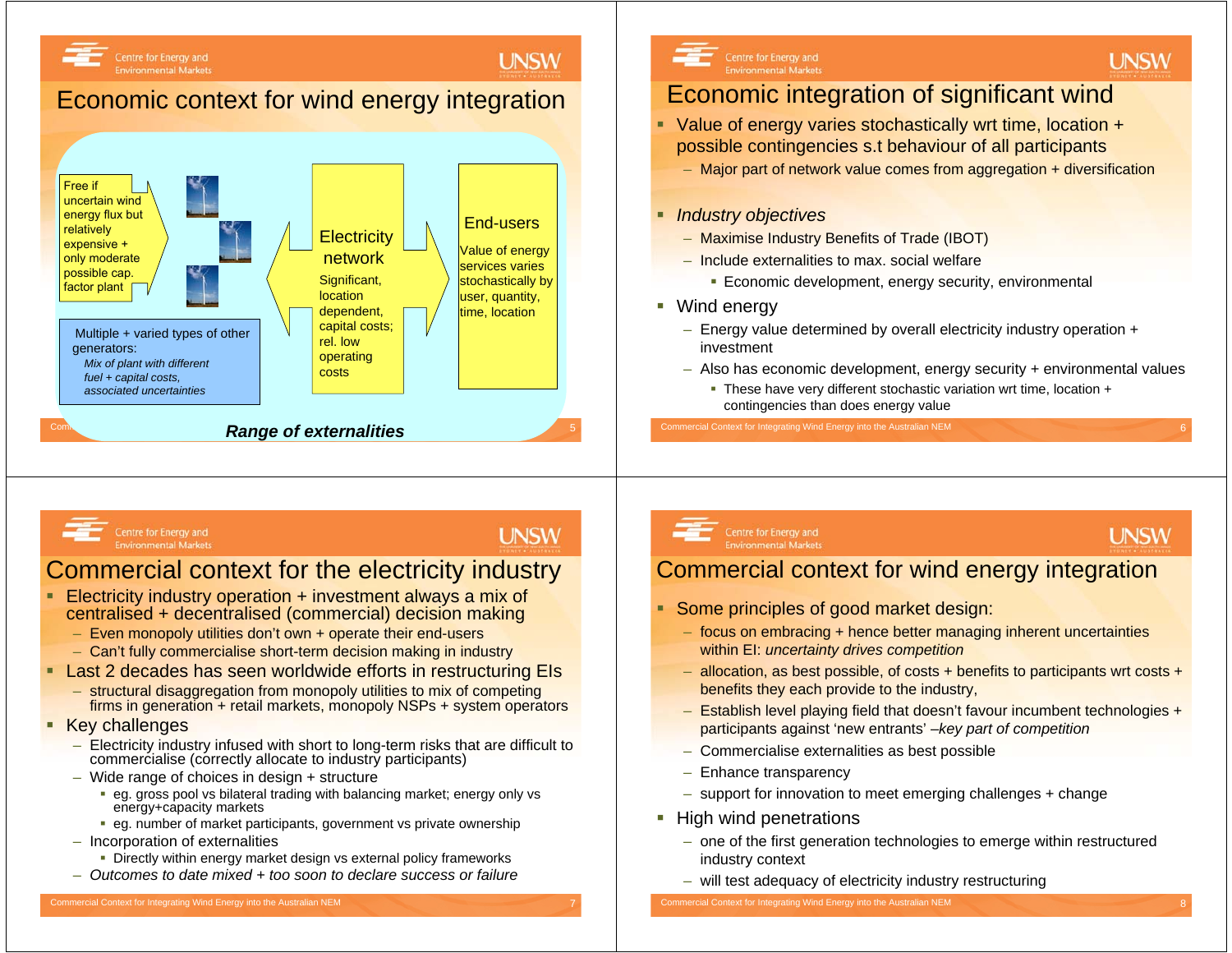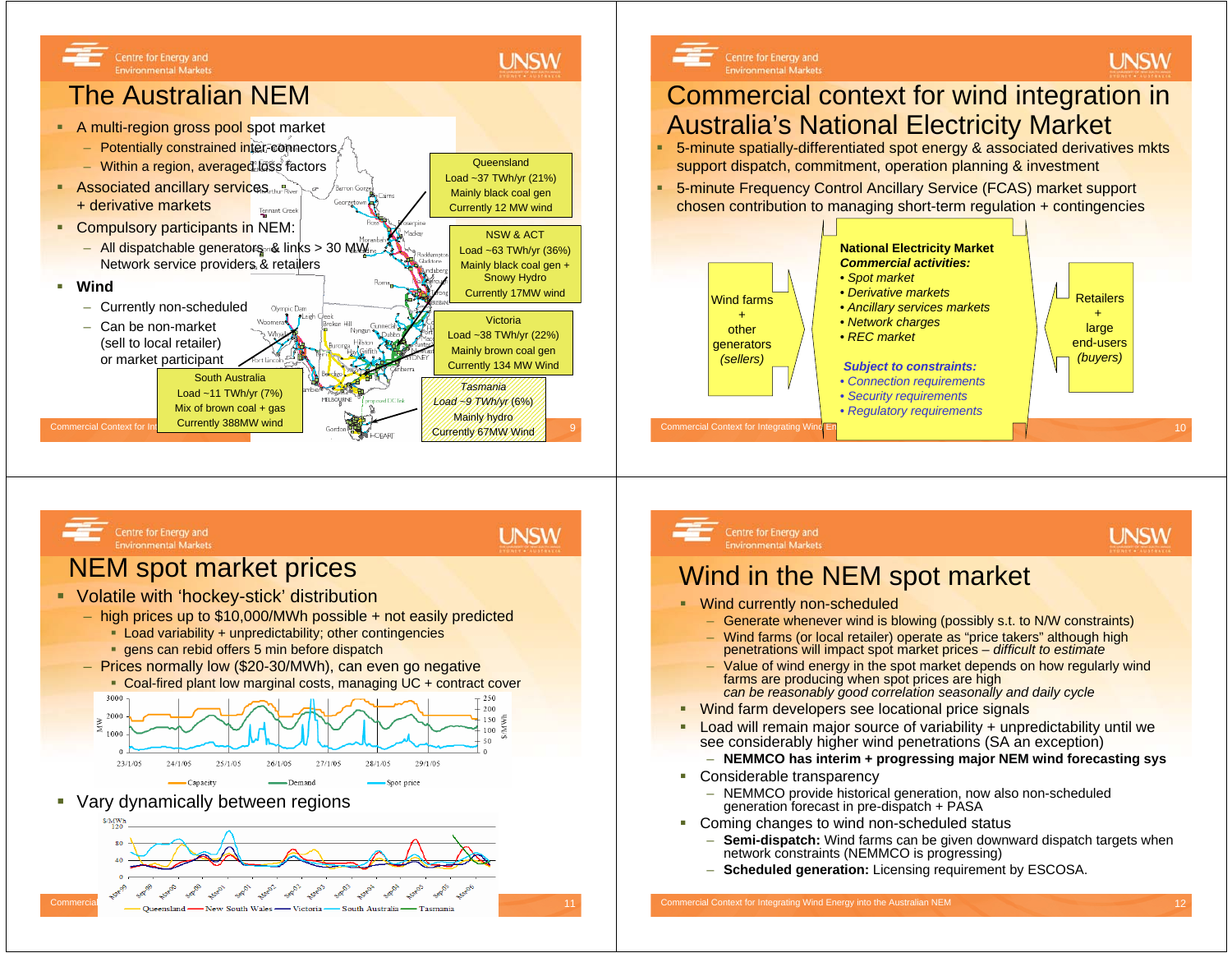### **UNSW**

**UNSW** 

# Wind in derivative markets

Centre for Energy and

**Environmental Markets** 

■ Most generators + retailers operate with considerable contract cover – *CFDs, Calls, Puts*



- **Wind farms may wish to participate in derivative markets:** 
	- Variable + somewhat unpredictable energy will normally have lower value that energy from other generators
	- Important to have good forecasts of average production plus seasonal & diurnal patterns
	- 'Smoothing/firming' contracts between wind + other gens possible
- All market participants will be interested in predicting future wind power at local, regional + system-wide scale:
	- Important to develop high quality forecasting techniques

#### Commercial Context for Integrating Wind Energy into the Australian NEM 13 and 13 and 13 and 13 and 13 and 13 and 13 and 13 and 13 and 13 and 13 and 13 and 13 and 13 and 13 and 13 and 13 and 13 and 13 and 14 and 15 and 15 a

#### Centre for Energy and **Environmental Markets**

# Wind in ancillary services markets

Frequency (FCAS) markets for regulation + contingencies

– 'Causer pays' principles, represent low cost c.f. spot market turnover



- г Wind currently doesn't participate
	- NEMMCO progressing non-scheduled generator contribution to FCAS costs
	- Wind farms will be buyers but could also be sellers in FCAS markets
	- Australian power systems are technically challenging:
		- Wind farm installers should be choosing Best Available Technology for both turbines & wind farm control schemes

nmercial Context for Integrating Wind Energy into the Australian NEM

Centre for Energy and **Environmental Markets** 

# Wind + network integration

- Existing generators
	- Currently no Use-of-System charges
	- Considerable network 'endowment' to incumbents
- **New generators including wind** 
	- Must fund any N/W augmentation required to facilitate connection – both 'shallow' <sup>+</sup>'deep'
		- unless augmentation can pass 'regulatory test' of mkt benefit
	- Costs therefore very location dependent
	- Some possibilities for 'sharing' N/W connection costs eg. Victorian Government support for Dx level connections
	- Technical standards for connection being revised

### Centre for Energy and **Environmental Markets**

# **UNSW**

**UNSW** 

## Wind in energy-related environmental markets

- Range of markets
	- Federal MRET
		- National target obligation imposed on retailers: market trading in RECs (1 MWh of 'new' renewable generation) provides cashflow for renewable projects additional + independent of energy mkt cashflow
		- **Targets to 2020 already nearly filled, will be insufficient to drive** significant future investment. REC prices now falling markedly.
	- Victorian scheme (VRET) coming, SA exploring options
	- Existing wind farms
		- Typically financed via PPAs from retailers
		- Approx. half of revenue from energy market, half from RECs
		- Limited exposure to changing energy market conditions
			- Effectively worth generating in spot market at –ve REC price
	- Wind farm investment
		- Energy market signals significant wrt location; potentially significant wrt chosen turbine technology, windfarm layout, control systems